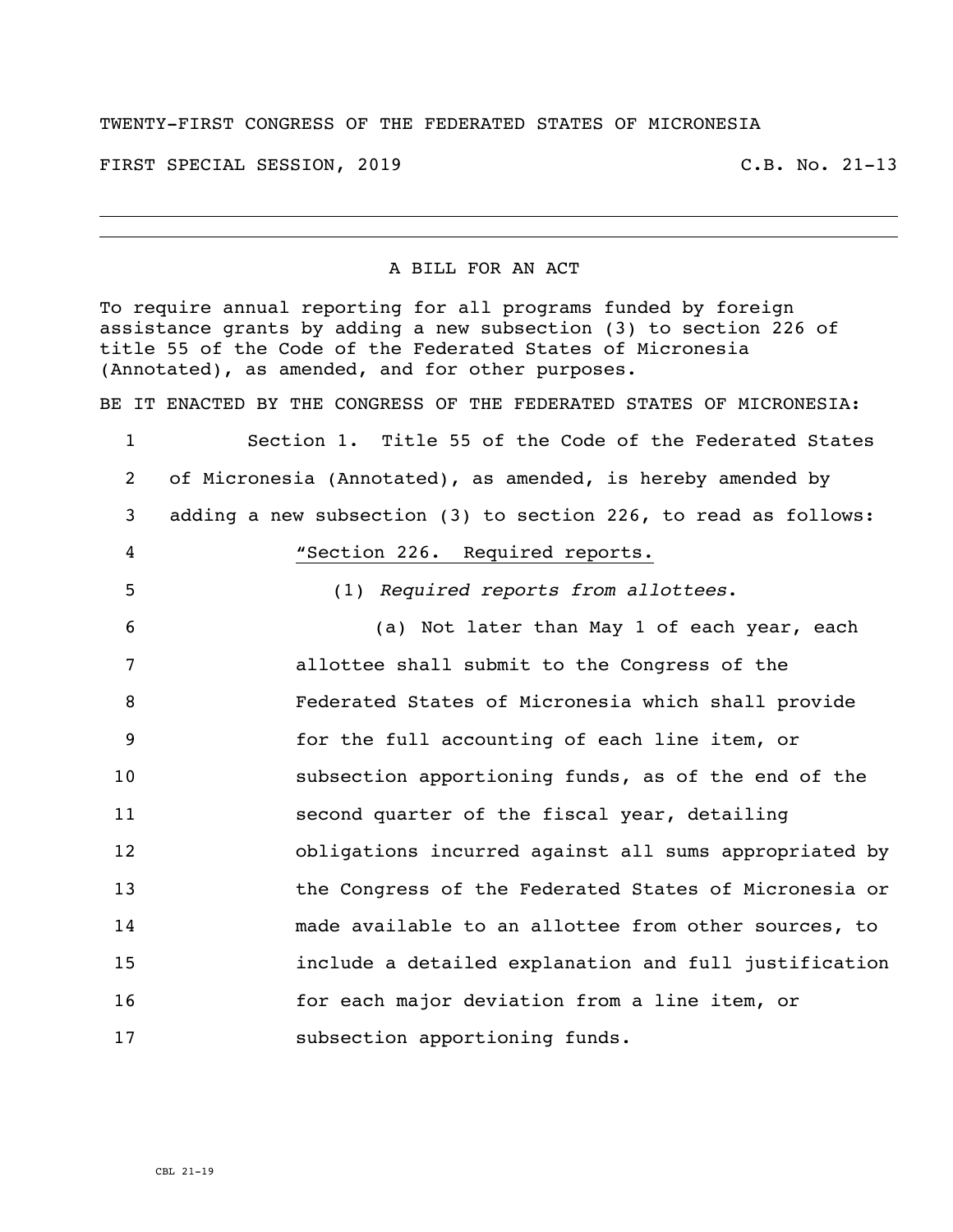C.B. No. 21-13

 (b) Not later than October 31 of each year, each allottee shall submit a report to the Congress of the Federated States of Micronesia or made available to an allottee from other sources, to include a detailed explanation and full justification for each major deviation from a line item, or subsection apportioning fund. (c) The reports required by subparagraphs (a) and (b) above shall include a statement by the allottee of the status of the project, program, or **11** list the achievements of the department or agency for 12 which the funds were allotted. For all allottees, except those receiving allotments for governmental operations, the statement shall detail the percentage of completion of the project or program and shall include an estimation of the completion date for the **project or program, where appropriate.**  (2) *Required reports from the Secretary of the Department of Finance and Administration.* (a) Not later than January 31 of each year, the Secretary of the Department of Finance and Administration shall submit unaudited financial statements of the National Government to the Congress of the Federated States of Micronesia, or, he shall provide in writing, an explanation of why he is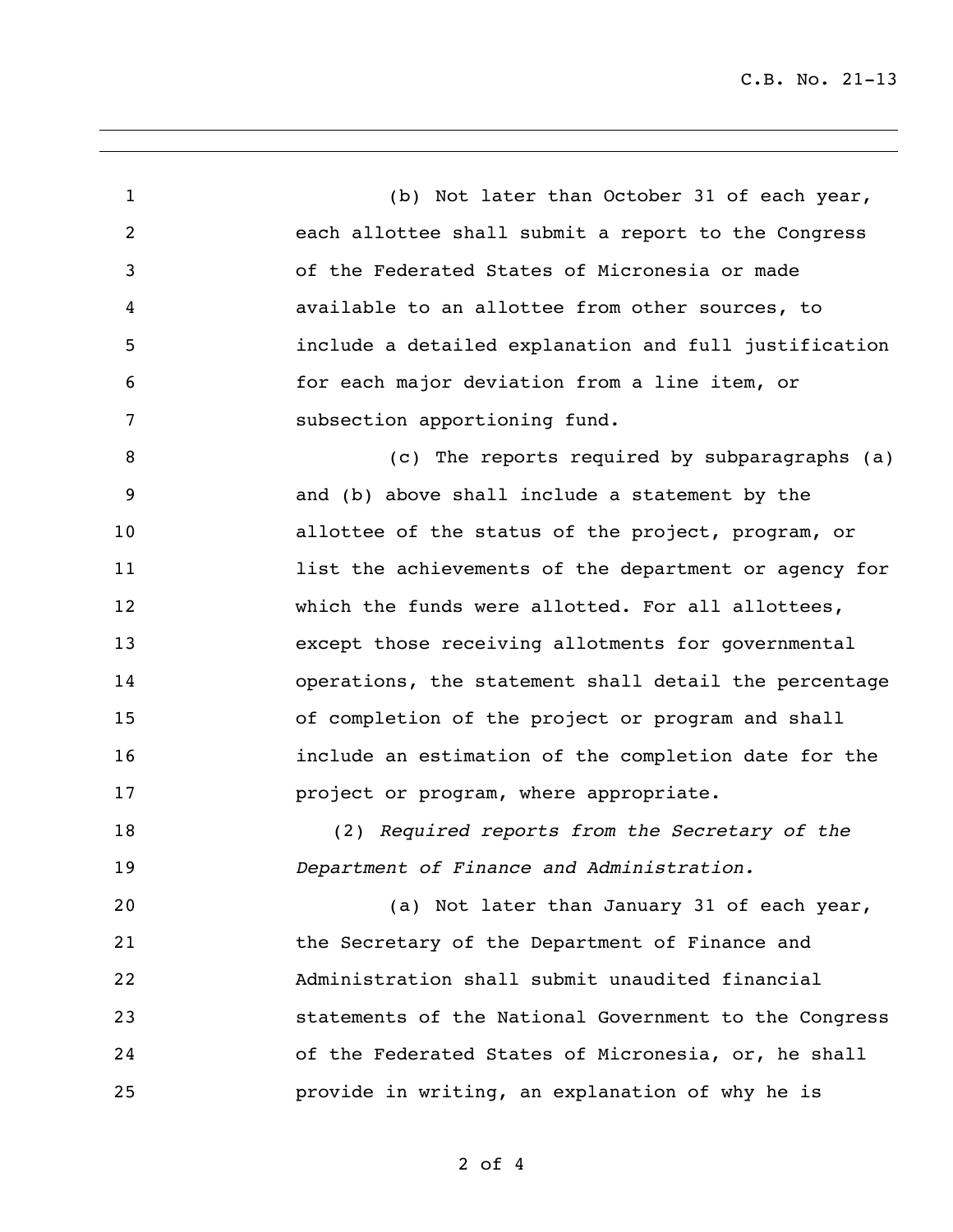| $\mathbf{1}$   | unable to provide such reports. The explanation       |
|----------------|-------------------------------------------------------|
| $\overline{2}$ | shall include a date by which he will provide the     |
| 3              | required reports                                      |
| 4              | (b) Ten days prior to each session of                 |
| 5              | Congress, whether a regular or special session, the   |
| 6              | Secretary of the Department of Finance and            |
| 7              | Administration shall submit, to the Speaker of        |
| 8              | Congress and the Chairman of the Committee on Ways    |
| 9              | and Means, an accurate report of current projected    |
| 10             | revenues for the fiscal year. This report shall       |
| 11             | detail projected revenues by source and shall reflect |
| 12             | appropriations made during the fiscal year. The       |
| 13             | report should show the balance of funds available for |
| 14             | appropriation by the Congress                         |
| 15             | (3) Required reports from programs and projects       |
| 16             | funded by foreign financial assistance.               |
| 17             | Not later than April 1 of each                        |
| 18             | year, the President shall submit to the               |
| 19             | Congress of the Federated States of Micronesia        |
| 20             | a report on the status of all programs and            |
| 21             | projects funded by foreign financial                  |
| 22             | assistance, which shall include a complete and        |
| 23             | accurate accounting of the foreign financial          |
| 24             | assistance, and its use, and expenditure on           |
| 25             | program or project activities."                       |